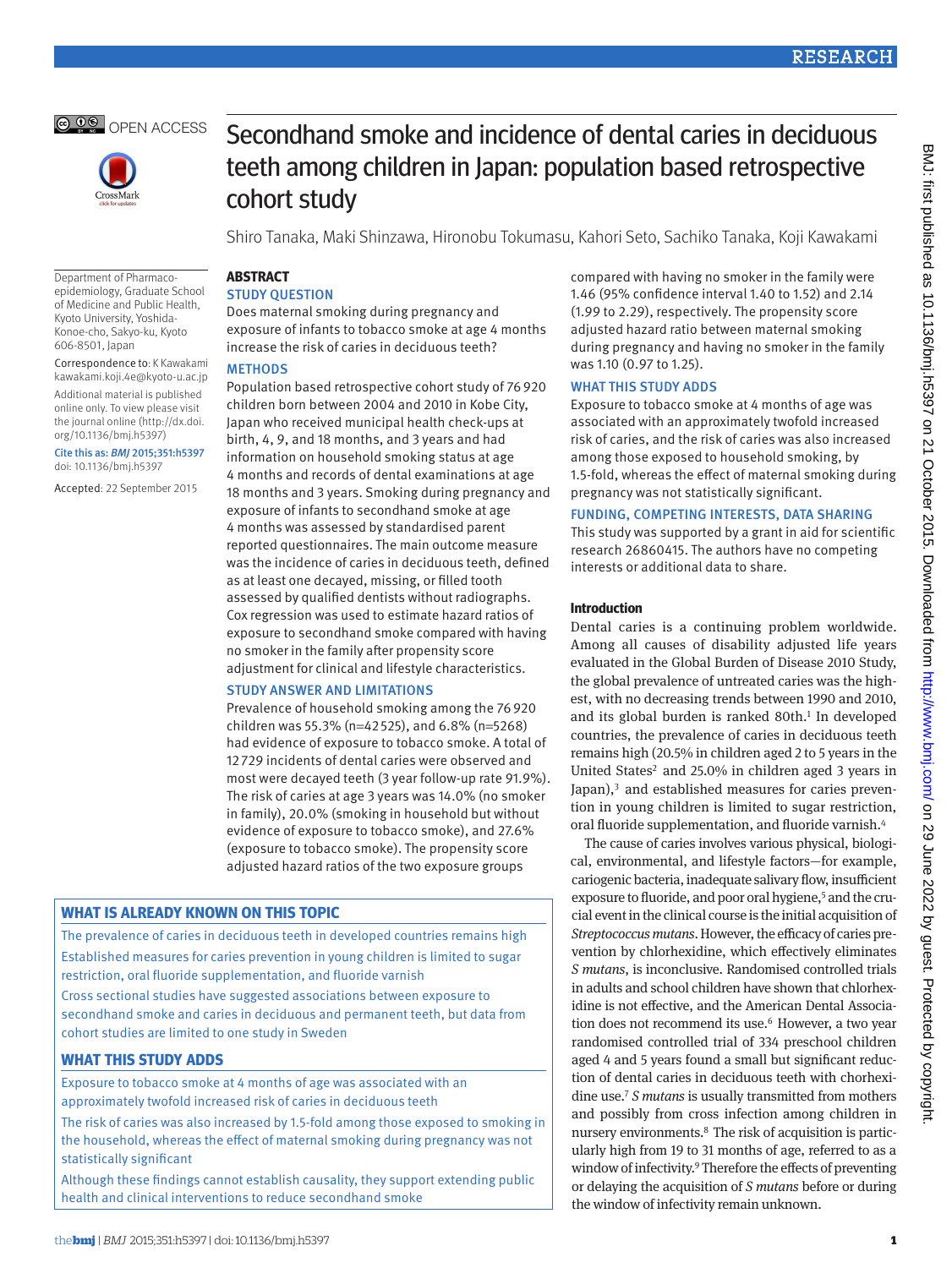Secondhand smoke may directly influence teeth and microorganisms[.10](#page-7-9) The adverse effects of secondhand smoke include inflammation of the oral membrane and impaired salivary gland function $11$  and a decrease in serum vitamin C levels<sup>12</sup> as well as immune dysfunction. Children exposed to passive smoking also have lower salivary IgA levels and higher levels of sialic acid with higher activity.[12](#page-7-11) Sialic acid enhances agglutination of *S mutans*, leading to the formation of dental plaque and caries[.13](#page-7-12) In addition to the direct effects of secondhand smoke, inhibition of the morphology and mineralisation of dental hard tissue in the offspring of rats exposed to passive smoking was also reported.[14](#page-7-13) The global prevalence of those exposed to secondhand smoke is estimated to be 40% of children and more than 30% of non-smokers.[15](#page-7-14) Cross sectional studies have suggested associations between secondhand smoke and caries in deciduous and permanent teeth,<sup>10 [16-](#page-7-15)[18](#page-7-16)</sup> ut data from cohort studies are limited to the registry of 18142 teenagers in Sweden[.19](#page-7-17) In that study, maternal smoking during early pregnancy and exposure to secondhand smoke from mothers were linked to an increased risk of increments in caries during the ages of 13 to 19 years, whereas these associations may be confounded by unmeasured lifestyle factors such as tooth brushing.[20](#page-7-18) Hence it is still uncertain whether a reduction in the prevalence of exposure to secondhand smoke among children would contribute to caries prevention. We investigated maternal smoking status during pregnancy and before the window of infectivity as risk factors for the incidence of caries in deciduous teeth in a cohort of 76920 Japanese children, taking lifestyle factors of the children into consideration.

## **Methods**

## Settings and study design

The Kobe Offspring Study was designed as a population based retrospective cohort study using records of municipal health check-ups in Kobe City, Japan. In Japan, health check-ups are mandatory for women of childbearing potential and children up to 3 years old according to the Maternal and Child Health Act.<sup>21</sup> We had access to deidentified data on health check-ups from 31 March 2004 to 1 April 2014 after approval by the Planning and Coordination Bureau of Kobe.

Kobe City is the sixth largest city in Japan, with a population of about 1.5 million, and is the capital city of Hyogo Prefecture on the southern side of the main island of Japan. According to vital statistics for 2013 there were 90216 births in Kobe between 2004 and 2010 (see supplementary figure 1). All women of childbearing age and children from pregnancy to 3 years of age residing in Kobe City participated in the health check-up programme. We included children who were born between 2004 and 2010 with available information on associated smoking at age 4 months and records of dental examinations at 18 months and 3 years. In the study protocol, we estimated the cohort size based on the annual number of participants, but the sample size calculation based on statistical considerations was not relevant owing to the retrospective design of the study.

## Patient involvement

There was no direct patient involvement in this study. The datasets used for analysis did not include names and identity numbers of citizens.

## Measurements

The health check-up programme in Kobe City consisted of completing a standardised pregnancy notification form, neonatal health check-ups, and advice provided during home visits and health check-ups of infants at ages 4, 9, and 18 months and 3 years at healthcare centres of ward offices or designated clinics. Personal and physical data on pregnancy provided by the mother included maternal age at birth, planned and actual date of delivery, height, body weight, occupation, birth order and gestational age of the infant, and multiple births. Personal, physical, and laboratory data from the infant's birth to 3 years of age included gestational age at birth; abnormalities during pregnancy and at delivery; body weight; height; head and chest circumference; physical, neurological, ophthalmological, and dental examinations; hearing tests; urinary protein level; and occult blood by a dipstick test.

Information on lifestyle factors was based exclusively on information from standardised parent reported questionnaires, which mothers were required to fill out at every health check-up. Exposure to secondhand smoke from pregnancy to 3 years of age was assessed as: maternal smoking during pregnancy (never, former, or current smoker), daily number of cigarettes smoked during pregnancy, presence of smokers in the household during pregnancy, smoking status of parents and family members when the infant was 4 months of age (non-smoker, smoking away from child, or smoking in front of child), and presence of smokers in the family at 9 months, 18 months, and 3 years. Information on third hand smoke was not available. In the current analysis we defined household smoking as smoking by family members in the household when the infant was 4 months old, and we defined exposure to tobacco smoke as smoking by family members in front of the infant at age 4 months. Other lifestyle factors included the number of family members in the household; people involved in parenting and childcare; use of a babysitter or nursery; mental status of the mother, assessed by a picture face scale with five levels from a smile to a tearful face; frequency of alcohol consumption during pregnancy; sleeping hours or sleep duration of the child; dietary habits of the child, such as breast feeding and bottle feeding and frequency of eating sweets and drinking juice; and oral care, such as tooth brushing alone or by parents.

## Assessment of dental caries

Qualified dentists assessed the oral conditions of the children at 18 months and 3 years of age through visual examination and not radiography. They classified each tooth into one of seven types: normal, decayed, missing, filled, treated by diammine silver fluoride, observation required, or treated by a dental sealant. We counted teeth treated by diammine silver fluoride as well as decayed teeth as decayed. Incidence of dental caries was defined as the occurrence of at least one decayed,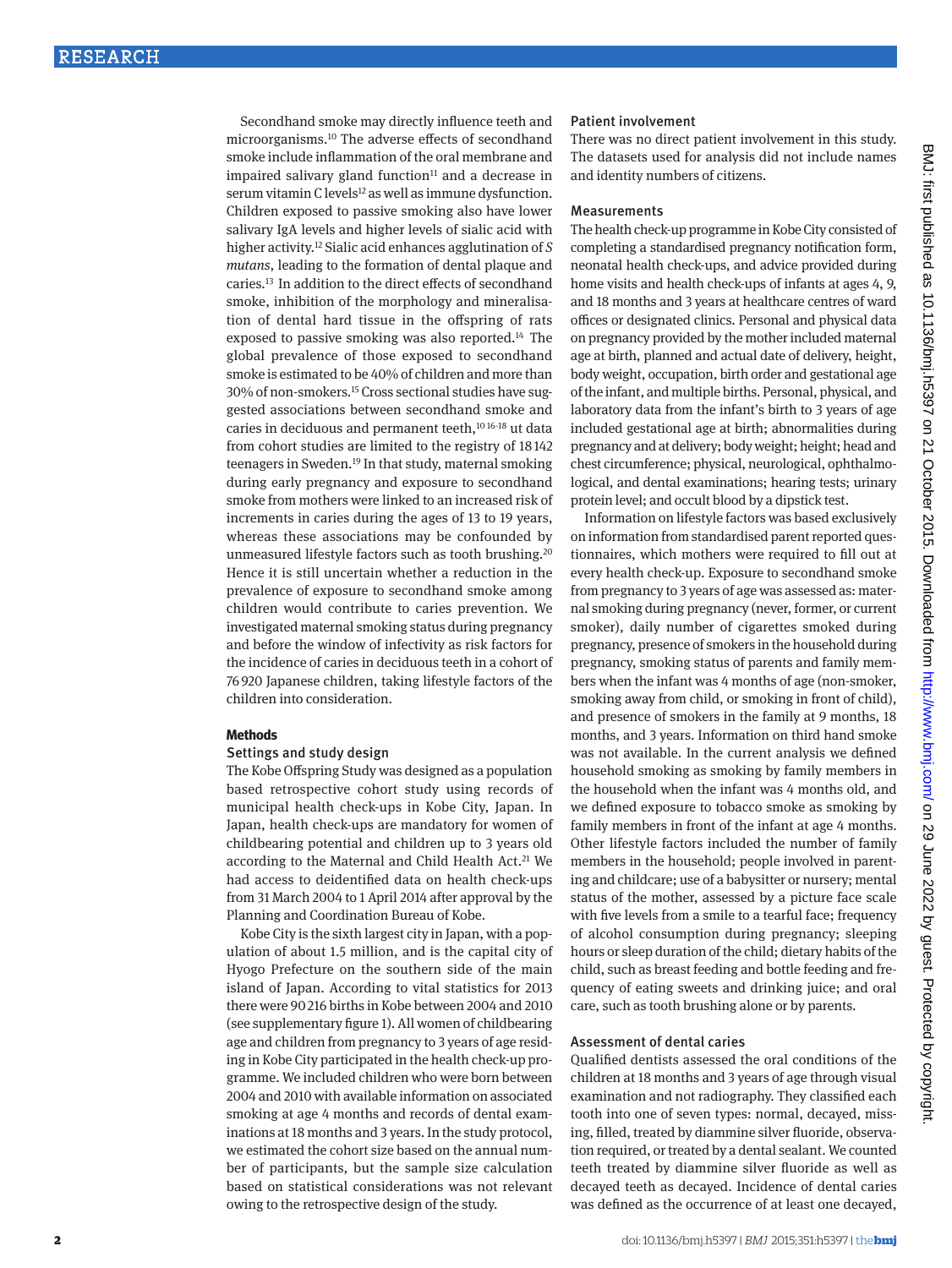missing, or filled tooth. Other records of dental examinations included the caries activity test (0 to 4 points, 4 points indicating most active), presence of plaque, abnormal conditions of soft tissues and occlusion, and treatment with fluoride varnish.

## Statistical analysis

The primary outcome was time to the first incidence of caries in deciduous teeth. Secondary outcomes were the first incidence of caries in mandibular or maxillary anterior teeth or molars and numbers of decayed, missing, or filled teeth at 18 months and 3 years, using the DMF (decayed, missing, filled) index. We used the difference between birth date and the first date of assessment when dental caries was diagnosed as failure time, and the difference between birth date and the last date of assessment (18 months if assessment at 3 years was not done) as censored time. The Kaplan-Meier method was used to estimate the risks of caries at 3 years of age. We expressed the effects of secondhand smoke on the incidence of caries as hazard ratios with 95% confidence intervals, estimated by Cox regression adjusted for a linear term of the propensity score. The proportional hazards assumption was confirmed with log-negative log graphs. We compared the numbers of decayed, missing, or filled teeth using mixed models adjusted for a linear term of the propensity score. For each infant we calculated the propensity score, defined as the conditional probability of a child being exposed to secondhand smoke at 4 months of age given several confounders (see box), using logistic regression and single mean imputation for missing covariates.

## *Sensitivity analyses*

We performed four sensitivity analyses: Cox regression analysis restricted to first born singletons, which accounts for the effects of clustering of children within the same family; Cox regression analysis excluding children with a propensity score below the first centile and above the 99th centile, which ensures strict overlap of propensity scores of different groups; and Cox regression analysis further adjusting for the covariates of number of teeth at 9 months, fluoride varnish treatment at 18 months and 3 years, tooth brushing alone at 18 months and 3 years, tooth brushing by parents at 18 months and 3 years, bottle feeding at 4 months and 9 months, baby food intake at 9 months, age at start of baby food, frequency of eating sweets at 18 months and 3 years, eating sweets irregularly at 18 months and 3 years, and drinking juice every day at 18 months and 3 years, which adjusts for post-exposure covariates as potential confounders; and exponential regression analysis handling the time to event data as interval censored, which accounts for the fact that time to events were not known exactly.

All reported probability values were two sided, and we considered P<0.05 to be statistically significant. An academic statistician conducted all analyses using SAS software version 9.4 (SAS Institute, Cary, NC).

## **Results**

The database of the health check-up programme in Kobe City consisted of records of 145 318 participants in

#### Potential confounders

#### Maternal factors

- • Maternal age at birth
- • Alcohol consumption during pregnancy
- • First birth
- Multiple birth
- • Pre-eclampsia
- • Anaemia
- • Threatened abortion
- • Gestation weeks
- • Caesarean section
- • Vacuum extraction
- • Mental status four months post partum

#### Infant factors

- • Birth year of child
- • Sex of child
- • Nuchal cord
- • Asphyxia
- • Jaundice and transfusion
- • Convulsion
- Incubator
- • Oxygen inhalation
- • Weight at birth
- • Height at birth
- • Head circumference at birth
- Chest circumference at birth
- • Bottle feeding

## Other factors

- People involved in parenting
- • Support by family, friends, and neighbours

the health check-up programme in Kobe City between 2004 and 2014. We initially identified 82 543 infants born between 2004 and 2010 who received a health check-up at 4 months of age. Information about exposure to smoking at 4 months was available for 82409 (99.8%) children and the records of a dental examination were available for 76920 (93.2%) of these children (see supplementary figure 1). Thus the analysis population used for time to event analysis consisted of the 76 920 children. Background characteristics differed significantly for mother's age, smoking and alcohol consumption, gestational week, and birth weight between those included and excluded in this analysis. The differences were, however, generally small (see supplementary table 1).

Tables 1 and 2 describe the baseline characteristics and lifestyles of the 76 920 children, categorised into three groups according to details of family smoking at age 4 months: family members did not smoke, family members smoked away from the infant; and infant was exposed to secondhand smoke. Prevalence of smoking in the household (family members who smoked when the infant was 4 months old) was 55.3% (42 525/76 920), and most smokers were the fathers (see supplementary table 2). Among them, 5268 (6.8%) children had evidence of exposure to tobacco smoke that is, at least one family member smoked in their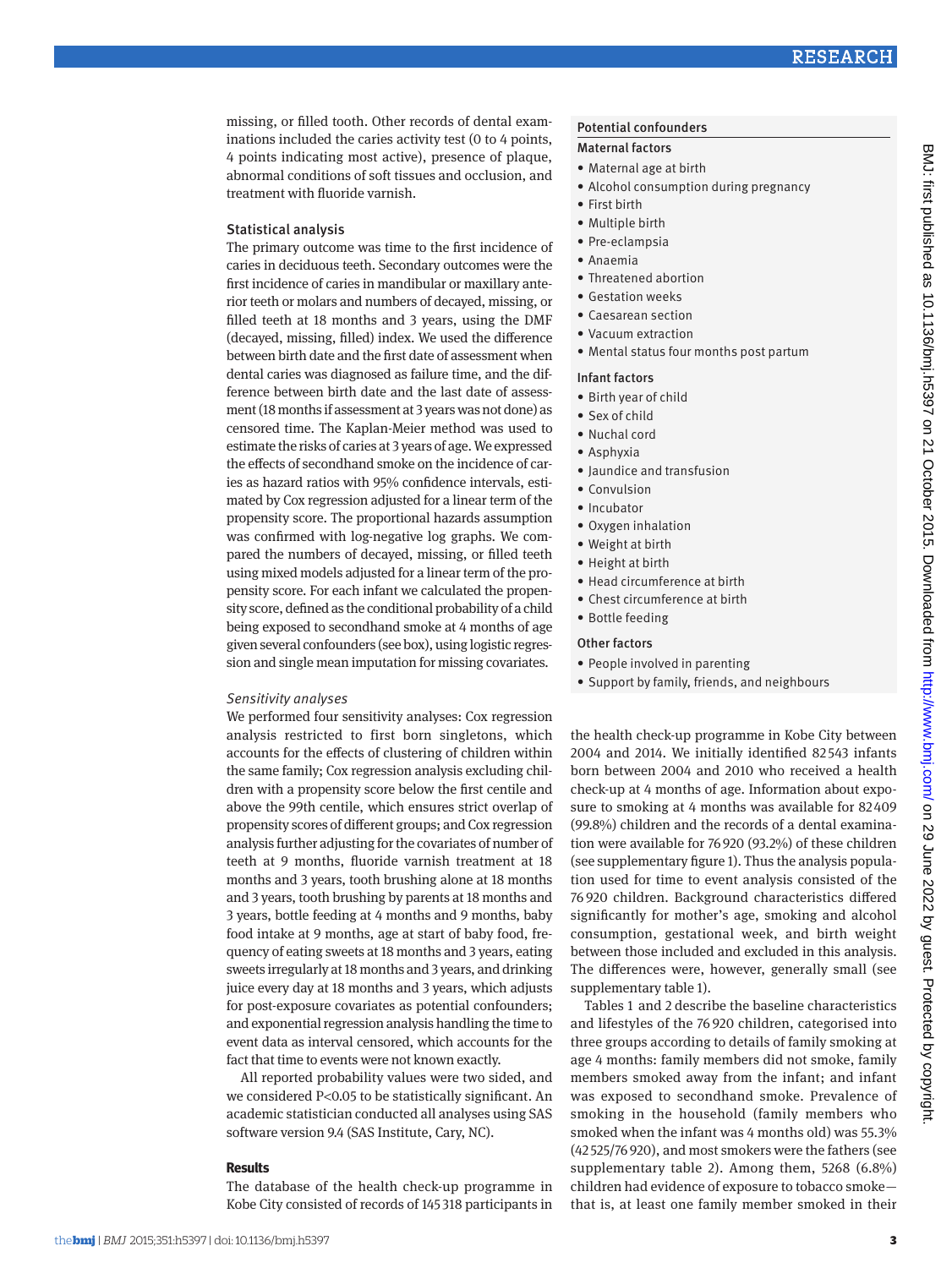Table 1 | Background data on 76 920 infants according to smoking status of family members and exposure to tobacco smoke at 4 months of age. Values are numbers (percentages) unless stated otherwise

| Characteristics                                 | Not exposed to secondhand<br>smoke (n=34 395) | <b>Exposed to only household</b><br>smoking $(n=37 257)$ | <b>Exposed to tobacco</b><br>smoke (n=5268) |
|-------------------------------------------------|-----------------------------------------------|----------------------------------------------------------|---------------------------------------------|
| Mean (SD) maternal age at delivery (years)*     | 32.5(4.2)                                     | 30.5(4.9)                                                | 30.0(5.2)                                   |
| Maternal age ≥35 years*                         | 6892 (27.5)                                   | 4743 (18.1)                                              | 640 (17.8)                                  |
| Maternal smoking during pregnancy*              | 2062(8.4)                                     | 6176(24.1)                                               | 879 (25.0)                                  |
| Maternal alcohol consumption during pregnancy:* |                                               |                                                          |                                             |
| Occasional                                      | 4410 (17.9)                                   | 4242 (16.6)                                              | 725(20.7)                                   |
| Daily                                           | 147(0.6)                                      | 147(0.6)                                                 | 37(1.1)                                     |
| Girl                                            | 51 151 (48.7)                                 | 55 402 (48.7)                                            | 7828 (48.6)                                 |
| First birth*                                    | 40 060 (45.7)                                 | 12 144 (49.7)                                            | 1002(30.3)                                  |
| Multiple birth*                                 | 275(1.1)                                      | 205(0.8)                                                 | 18(0.5)                                     |
| Pre-eclampsia                                   | 777(2.3)                                      | 970(2.6)                                                 | 148(2.8)                                    |
| Anaemia                                         | 3653 (10.6)                                   | 3935 (10.6)                                              | 556 (10.6)                                  |
| Threatened abortion                             | 3822 (11.1)                                   | 4073 (10.9)                                              | 586 (11.1)                                  |
| Gestational weeks:t                             |                                               |                                                          |                                             |
| $22 - 27$                                       | 54(0.2)                                       | 67(0.2)                                                  | 10(0.2)                                     |
| 28-36                                           | 1978 (5.9)                                    | 2160(6.0)                                                | 271(5.4)                                    |
| $36 - 43$                                       | 31 212 (93.9)                                 | 33637 (93.8)                                             | 4762 (94.4)                                 |
| Mean (SD) birth weight (g)                      | 3008.9 (418.8)                                | 2995.8 (416.6)                                           | 3026.1 (415.4)                              |
|                                                 |                                               |                                                          |                                             |

\*Data missing for 33% of infants. †Data missing for 4% of infants.

Table 2 | Characteristics of 76 920 children according to smoking status of family members and exposure to tobacco smoke at 4 months of age. Values are numbers (percentages) unless stated otherwise

| Characteristics                                           | Not exposed to secondhand<br>smoke (n=34 395) | <b>Exposed to only household</b><br>smoking $(n=37 257)$ | <b>Exposed to tobacco</b><br>smoke (n=5268) |
|-----------------------------------------------------------|-----------------------------------------------|----------------------------------------------------------|---------------------------------------------|
| Mean (SD) No of teeth at 9 months                         | 3.5(2.2)                                      | 3.6(2.2)                                                 | 3.6(2.2)                                    |
| Treated by fluoride varnish at 18 months                  | 29 783 (99.4)                                 | 31 758 (99.3)                                            | 4246 (99.1)                                 |
| Tooth brushing:                                           |                                               |                                                          |                                             |
| Own self at 18 months                                     | 27 370 (80.2)                                 | 28 884 (78.3)                                            | 3817 (73.5)                                 |
| Own self at 3 years                                       | 27 781 (87.7)                                 | 29 847 (87.0)                                            | 4034 (83.2)                                 |
| Parents at 18 months                                      | 26 175 (76.7)                                 | 26 365 (71.4)                                            | 3368 (64.8)                                 |
| Parents at 3 years                                        | 28 497 (90.0)                                 | 29 100 (84.8)                                            | 3661 (75.5)                                 |
| Plaque present:                                           |                                               |                                                          |                                             |
| 18 months                                                 | 7045 (20.7)                                   | 8320 (22.6)                                              | 1406 (27.2)                                 |
| 3 years                                                   | 4924 (15.7)                                   | 6450 (19.0)                                              | 1175(24.5)                                  |
| Feeding method:                                           |                                               |                                                          |                                             |
| Bottle at 4 months                                        | 13 456 (39.9)                                 | 17 163 (47.4)                                            | 2696 (52.8)                                 |
| Bottle at 9 months                                        | 12 136 (35.9)                                 | 14 972 (41.3)                                            | 2160 (43.0)                                 |
| Baby food at 9 months                                     | 31 334 (92.7)                                 | 33 187 (91.6)                                            | 4462 (88.8)                                 |
| Mean (SD) age at start of baby food (months)              | 5.6(0.8)                                      | 5.4(0.8)                                                 | 5.4(0.9)                                    |
| Mean (SD) frequency of eating sweets at 18 months (daily) | 1.5(0.6)                                      | 1.5(0.6)                                                 | 1.6(0.7)                                    |
| Mean (SD) frequency of eating sweets at 3 years (daily)   | 1.5(0.6)                                      | 1.5(0.6)                                                 | 1.6(0.6)                                    |
| Consumption of sweets:                                    |                                               |                                                          |                                             |
| Irregularly at 18 months                                  | 9743 (28.3)                                   | 12 5 68 (33.7)                                           | 2009 (38.1)                                 |
| Irregularly at 3 years                                    | 10 106 (29.4)                                 | 12 344 (33.1)                                            | 1896 (36.0)                                 |
| Daily juice consumption:                                  |                                               |                                                          |                                             |
| 18 months                                                 | 12 424 (36.3)                                 | 16 964 (45.9)                                            | 2553 (49.1)                                 |
| 3 years                                                   | 13 291 (42.0)                                 | 16 870 (49.2)                                            | 2428 (50.1)                                 |
| Use of babysitter or nursery:                             |                                               |                                                          |                                             |
| 4 months                                                  | 592(1.7)                                      | 740 (2.0)                                                | 160(3.0)                                    |
| 18 months                                                 | 8071 (23.6)                                   | 9420 (25.5)                                              | 1629 (31.4)                                 |
| 3 years                                                   | 13 915 (44.0)                                 | 15 806 (46.2)                                            | 2511 (51.8)                                 |
| $*10' + 10'$ of infents had missing data an aash itam     |                                               |                                                          |                                             |

\*1% to 14% of infants had missing data on each item.

presence. Prevalence of household smoking at age 3 years in the three groups was 4.9%, 68.4%, and 76.2%, respectively (see supplementary table 2). The mothers of children who were exposed to smoking tended to be younger, and around 25% of those whose infants were exposed to secondhand smoke during pregnancy (table 1). Abnormalities at delivery, gestational age, and birth weight did not differ significantly across the three groups (table 1). More than 99% of children received fluoride varnish at 18 months. Four month old children with family members who smoked had their teeth brushed less frequently by themselves or by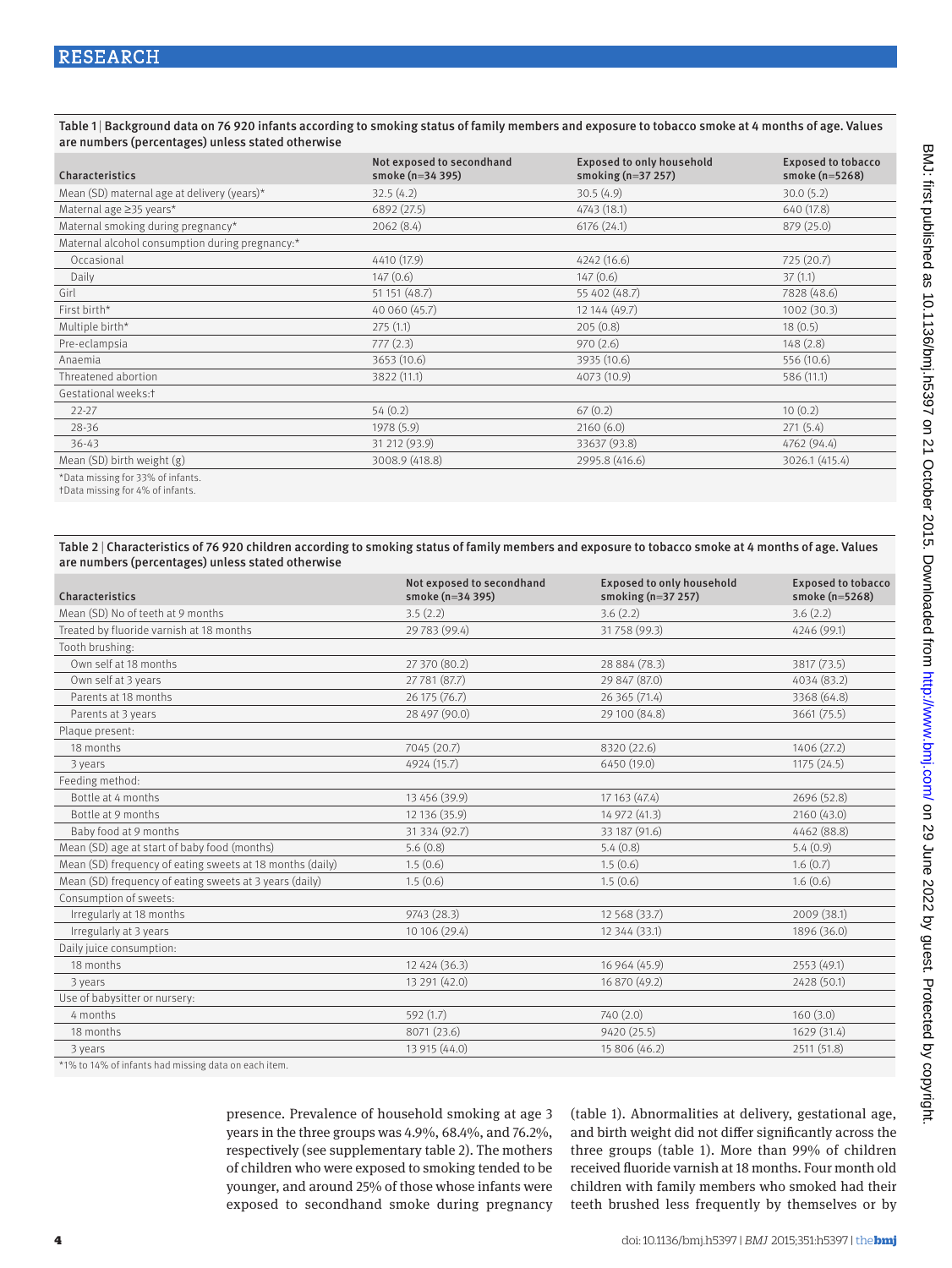parents. The frequency of eating sweets was similar across the three groups, but exposure to smoke was associated with higher proportions of bottle feeding, drinking juice every day, and use of a babysitter or nursery (table 2).

Of the 76920 children, 70711 (91.9%) attended a dental examination at 3 years of age. There were significant differences in mother's age, child's sex, first born status, and maternal anaemia at delivery between those who were followed for three years and those who were not, including smoking status at four months (see supplementary table 3). Overall, 12 729 cases of dental caries were observed, with 12 579 related to decayed teeth. The mean DMF index (the numbers of decayed, missing, or filled teeth) was 0.06 (2.5 centile: 0, median: 0,

97.5 centile: 0) at age 18 months and 0.61 (2.5 centile: 0, median: 0, 97.5 centile: 6) at age 3 years. Unadjusted three year risks of caries calculated by the Kaplan-Meier method were 18.0% in total and 14.0% for infants in households where no family members smoked, 20.0% when family members smoked away from infants, and 27.6% when infants were exposed to tobacco smoke at age 4 months (table 3). The propensity score adjusted hazard ratios of having family members who smoked away from or in front of children compared with having no smoker in the family were 1.46 (95% confidence interval 1.40 to 1.52, P<0.01) and 2.14 (1.99 to 2.29, P<0.01), respectively. Similar associations were observed for different sites (mandibular or maxillary, anterior teeth or molars). Sensitivity analysis indicated

| Table 3   Propensity score analysis of exposure to secondhand smoke at age 4 months and incidence of caries |                              |                                                          |         |                                               |         |
|-------------------------------------------------------------------------------------------------------------|------------------------------|----------------------------------------------------------|---------|-----------------------------------------------|---------|
|                                                                                                             | Not exposed to<br>secondhand | <b>Exposed to only household</b><br>smoking $(n=37 257)$ |         | <b>Exposed to tobacco smoke</b><br>$(n=5268)$ |         |
| Variables                                                                                                   | smoke (n=34 395)             | Hazard ratio (95% CI)                                    | P value | Hazard ratio (95% CI)                         | P value |
| Incidence of any caries (unadjusted) (%):                                                                   | 4453 (14.0*)                 | $6925(20.0*)$                                            |         | $1351(27.6*)$                                 |         |
| Unadjusted                                                                                                  | Ref                          | 1.54 (1.48 to 1.61)                                      | < 0.01  | 2.35 (2.19 to 2.52)                           | < 0.01  |
| Propensity score adjusted†                                                                                  | Ref                          | 1.46 (1.40 to 1.52)                                      | < 0.01  | 2.14 (1.99 to 2.29)                           | < 0.01  |
| Sensitivity analysis‡                                                                                       | Ref                          | 1.71 (1.56 to 1.87)                                      | < 0.01  | 2.92 (2.48 to 3.43)                           | < 0.01  |
| Sensitivity analysis§                                                                                       | Ref                          | 1.46 (1.40 to 1.52)                                      | < 0.01  | 2.13 (1.99 to 2.29)                           | < 0.01  |
| Sensitivity analysis¶                                                                                       | Ref                          | 1.32 (1.24 to 1.40)                                      | < 0.01  | 1.77 (1.58 to 1.98)                           | < 0.01  |
| Sensitivity analysis**                                                                                      | Ref                          | 1.40 (1.35 to 1.46)                                      | < 0.01  | 1.94 (1.83 to 2.07)                           | < 0.01  |
| Incidence of caries in maxillary anterior teeth (unadjusted) (%):                                           | $2882(9.0*)$                 | $4602(13.3*)$                                            |         | 892 (18.2*)                                   |         |
| Crude                                                                                                       | Ref                          | 1.55 (1.47 to 1.62)                                      | < 0.01  | $2.24$ (2.07 to 2.43)                         | < 0.01  |
| Propensity score adjusted†                                                                                  | Ref                          | 1.48 (1.41 to 1.56)                                      | < 0.01  | 2.10 (1.94 to 2.28)                           | < 0.01  |
| Sensitivity analysis‡                                                                                       | Ref                          | 1.71 (1.57 to 1.87)                                      | < 0.01  | 2.94 (2.49 to 3.45)                           | < 0.01  |
| Sensitivity analysis§                                                                                       | Ref                          | 1.46 (1.40 to 1.52)                                      | < 0.01  | 2.14 (2.00 to 2.30)                           | < 0.01  |
| Sensitivity analysis¶                                                                                       | Ref                          | $1.32$ (1.24 to 1.41)                                    | < 0.01  | 1.77 (1.58 to 1.99)                           | < 0.01  |
| Sensitivity analysis**                                                                                      | Ref                          | 1.45 (1.38 to 1.52)                                      | < 0.01  | 1.99 (1.84 to 2.15)                           | < 0.01  |
| Incidence of caries on maxillary molars (unadjusted) (%):                                                   | 1361 $(4.3*)$                | $2297(6.7*)$                                             |         | 478 (9.8*)                                    |         |
| Crude                                                                                                       | Ref                          | 1.60 (1.49 to 1.71)                                      | < 0.01  | 2.43 (2.18 to 2.71)                           | < 0.01  |
| Propensity score adjusted†                                                                                  | Ref                          | 1.51 (1.41 to 1.62)                                      | < 0.01  | 2.23 (2.00 to 2.49)                           | < 0.01  |
| Sensitivity analysis#                                                                                       | Ref                          | 1.71 (1.56 to 1.87)                                      | < 0.01  | 2.95 (2.50 to 3.48)                           | < 0.01  |
| Sensitivity analysis§                                                                                       | Ref                          | 1.46 (1.40 to 1.53)                                      | < 0.01  | 2.16 (2.01 to 2.32)                           | < 0.01  |
| Sensitivity analysis¶                                                                                       | Ref                          | 1.32 (1.24 to 1.40)                                      | < 0.01  | 1.78 (1.59 to 2.01)                           | < 0.01  |
| Sensitivity analysis**                                                                                      | Ref                          | 1.49 (1.39 to 1.60)                                      | < 0.01  | 2.16 (1.94 to 2.40)                           | < 0.01  |
| Incidence of caries on mandibular anterior teeth (unadjusted) (%):                                          | $287(0.9*)$                  | $494(1.4*)$                                              |         | $112(2.3*)$                                   |         |
| Crude                                                                                                       | Ref                          | 1.60 (1.38 to 1.85)                                      | < 0.01  | 2.58 (2.07 to 3.22)                           | < 0.01  |
| Propensity score adjusted†                                                                                  | Ref                          | 1.50 (1.29 to 1.74)                                      | < 0.01  | 2.36 (1.88 to 2.95)                           | < 0.01  |
| Sensitivity analysis‡                                                                                       | Ref                          | 1.71 (1.57 to 1.87)                                      | < 0.01  | 2.96 (2.51 to 3.50)                           | < 0.01  |
| Sensitivity analysis§                                                                                       | Ref                          | 1.47 (1.40 to 1.53)                                      | < 0.01  | 2.17 (2.01 to 2.33)                           | < 0.01  |
| Sensitivity analysis¶                                                                                       | Ref                          | $1.32$ (1.24 to 1.41)                                    | < 0.01  | 1.79 (1.59 to 2.01)                           | < 0.01  |
| Sensitivity analysis**                                                                                      | Ref                          | 1.50 (1.30 to 1.75)                                      | 0.89    | 2.35 (1.88 to 2.94)                           | < 0.01  |
| Incidence of caries on mandibular molars (unadjusted) (%):                                                  | 2062 $(6.5*)$                | 3666 $(10.7*)$                                           |         | 768 (16.0*)                                   |         |
| Crude                                                                                                       | Ref                          | 1.72 (1.62 to 1.82)                                      | < 0.01  | 2.70 (2.47 to 2.95)                           | < 0.01  |
| Propensity score adjusted†                                                                                  | Ref                          | 1.58 (1.49 to 1.67)                                      | < 0.01  | 2.39 (2.18 to 2.61)                           | < 0.01  |
| Sensitivity analysis‡                                                                                       | Ref                          | 1.71 (1.56 to 1.87)                                      | < 0.01  | 2.95 (2.50 to 3.48)                           | < 0.01  |
| Sensitivity analysis§                                                                                       | Ref                          | $1.46$ (1.40 to 1.53)                                    | < 0.01  | 2.17 (2.02 to 2.33)                           | < 0.01  |
| Sensitivity analysis¶                                                                                       | Ref                          | 1.32(1.24 to 1.41)                                       | < 0.01  | 1.79 (1.59 to 2.01)                           | < 0.01  |
| Sensitivity analysis**                                                                                      | Ref                          | 1.54 (1.46 to 1.63)                                      | < 0.01  | $2.24$ (2.06 to 2.43)                         | < 0.01  |

\*Estimated by Kaplan-Meier method.

†Adjusted for birth year of child, maternal age, alcohol consumption during pregnancy, smoking status during pregnancy, sex, first birth, multiple birth, pre-eclampsia, anaemia, threatened abortion, gestational weeks, caesarean section, vacuum extraction, nuchal cord, asphyxia, jaundice and transfusion, convulsion, incubator, oxygen inhalation, weight, height, head and chest circumference at birth, weight at 4 months, bottle feeding at 4 months, people involved in child care at 4 months, support by family, friends, or neighbours at 4 months, and mother's mental status at 4 months.

‡Restricted to first born singletons.

§Children with a propensity score below first centile or above 99th centile were excluded.

¶Further adjusted for number of teeth at 9 months, treatment with fluoride varnish at 18 months and 3 years, tooth brushing alone at 18 months and 3 years, tooth brushing by parents at 18 months and 3 years (%), bottle feeding at 4 months and 9 months, baby food at 9 months, age at start of baby food, frequency of sweets at 18 months and 3 years, eating sweets irregularly at 18 months and 3 years, and drinking juice every day at 18 months and 3 years.

\*\*Exponential regression analysis handling time to event data as interval censored.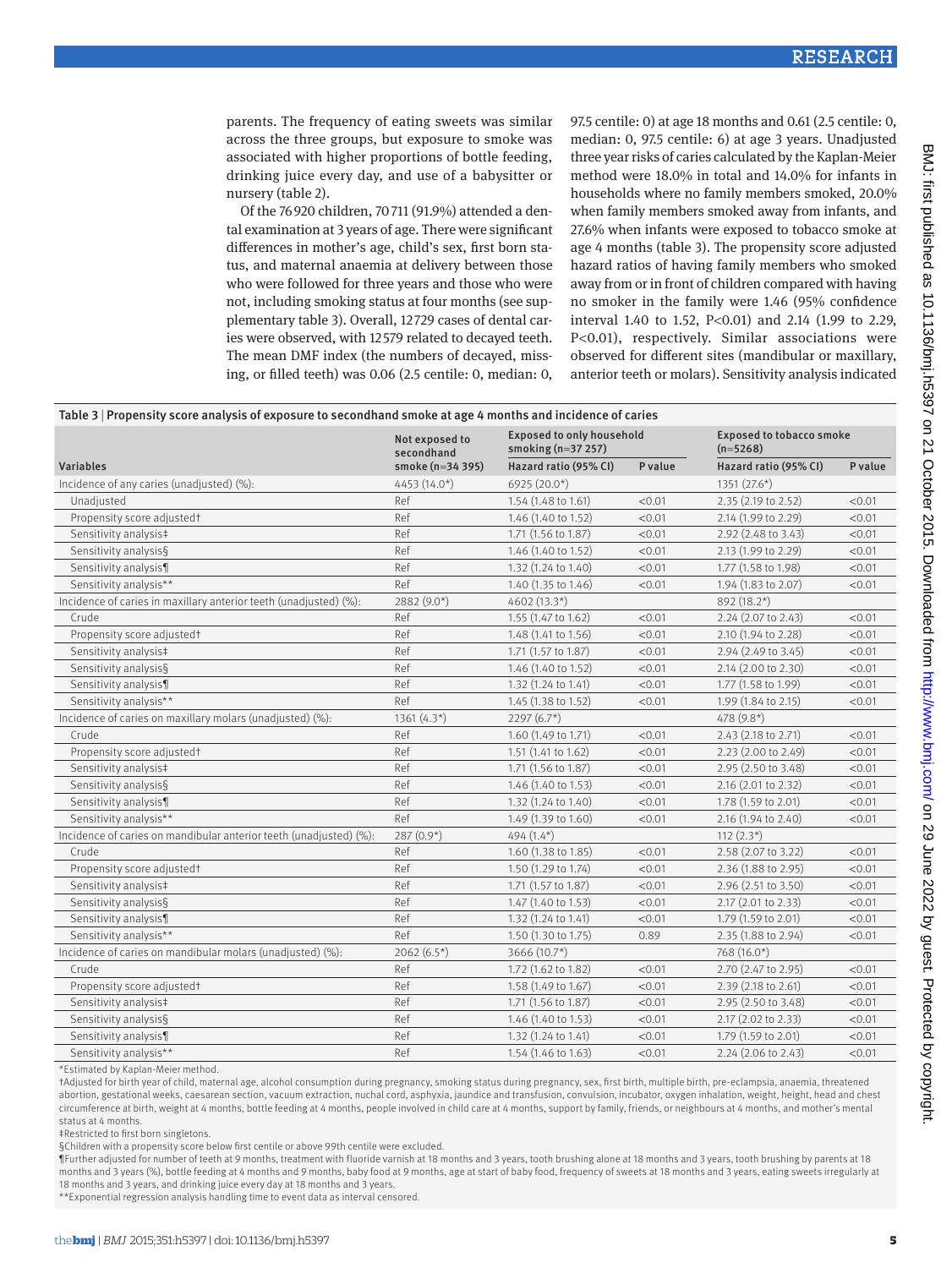that these associations were robust against the influence of behaviour patterns from the age of 4 months to 3 years. Supplementary table 4 provides propensity score adjusted risk ratios for caries at 18 months and 3 years (that is, analysis as binary outcomes). Children with family members who smoked had significantly more decayed, missing, or filled teeth than those with no smokers in the family. The mean DMF index at 18 months was 0.03 (2.5 centile: 0, median: 0, 97.5 centile: 0) with no family members who smoked, 0.07 (2.5 centile: 0, median: 0, 97.5 centile: 0, P<0.01) with family members who smoked away from infants, and 0.11 (2.5 centile: 0, median: 0, 97.5 centile: 2, P<0.01) with infants exposed to tobacco smoke at age 4 months. The mean DMF index at 3 years in the three groups was 0.44 (2.5 centile: 0, median: 0, 97.5 centile: 5), 0.72 (2.5 centile: 0, median: 0, 97.5 centile: 7, P<0.01), and 1.07 (2.5 centile: 0, median: 0, 97.5 centile: 9, P<0.01), respectively.

Table 4 shows associations between maternal smoking during pregnancy and incidence of caries. The crude risk of caries among children exposed to maternal smoking during pregnancy was higher than that of those who were not exposed (crude hazard ratio 1.14, 95% confidence interval 1.00 to 1.30, P=0.05), but this association was weakened in the propensity score adjusted analysis (adjusted hazard ratio 1.10, 95% confidence interval 0.97 to 1.25, P=0.14). The mean DMF index at 18 months was 0.04 (2.5 centile: 0, median: 0, 97.5 centile: 0) for infants exposed to secondhand smoke, 0.04 (2.5 centile: 0, median: 0, 97.5 centile: 0, P=0.59) for infants exposed to only maternal smoking during pregnancy, 0.07 (2.5 centile: 0, median: 0, 97.5 centile: 0, P<0.01) for infants exposed to only household smoking at 4 months, and 0.7 (2.5 centile: 0, median: 0, 97.5 centile: 0, P<0.01) for infants exposed to secondhand smoke during pregnancy and at 4 months. The mean DMF index at 3 years was 0.42 (2.5 centile: 0, median: 0, 97.5 centile: 5), 0.46 (2.5 centile: 0, median: 0, 97.5 centile: 8, P=0.74), 0.72 (2.5 centile: 0, median: 0, 97.5 centile: 7, P<0.01), and 0.84 (2.5 centile: 0, median: 0, 97.5 centile: 6, P<0.01), respectively.

## **Discussion**

In this population based retrospective cohort study of 76 920 Japanese children, exposure to tobacco smoke was associated with an approximately twofold increased risk of caries in deciduous teeth. The risk of caries was also increased, by 1.5-fold, among infants exposed to smoking in the household, whereas the effect of maternal smoking during pregnancy was only 1.1-fold. Differences in behaviour patterns were apparent between those exposed to and not exposed to smoking, such as lack of tooth brushing and irregular consumption of sweets. We confirmed our findings through sensitivity analysis using information about behaviour patterns during the ages of 4 months to 3 years, but we cannot completely exclude the possibility of bias due to residual confounding.

Secondhand smoke was operationally defined in previous studies as exposure to smoking by one or both parents or family members, maternal smoking during pregnancy, or high serum cotinine levels. We used three definitions for secondhand smoke—maternal smoking during pregnancy, smoking in the household when the infant was aged 4 months, and exposure to tobacco smoke at age 4 months. Kobe City published guidelines for prevention of secondhand smoke in 2004 and recommended separation of smoking areas at home as well as in the workplaces. In this study, fewer infants at age 4 months were exposed to tobacco smoke than those exposed to smoking in the household, possibly reflecting the wide spread separation of smoking areas at home, but the effects on the risk of caries were significant even for smoking in the household. These findings are consistent with past cross sectional studies in which 10 out of 11 studies found significant positive associations between secondhand smoke and caries of deciduous teeth.[10](#page-7-9) On the other hand, only a few stud-ies<sup>[22-](#page-7-20)[24](#page-7-21)</sup> have examined the effects of maternal smoking during pregnancy. Two studies from the National Health and Nutrition Examination Survey reported that the incidence density ratios of maternal smoking during pregnancy were  $1.54$   $(P=0.02)^{22}$  and  $3.85$  $(P=0.054)^{23}$  among children aged 2 to 5 or 6 years, whereas the prevalence ratio of caries between 3 year old Japanese children with and without exposure to maternal smoking was  $1.78$  (P<0.05).<sup>24</sup> These results are opposite to our findings. However, it is notable that in the National Health and Nutrition Examination Survey (NHNES) the effects of maternal smoking and house-hold smoking may be confounded<sup>[22](#page-7-20)[23](#page-7-22)</sup> because exposure to maternal smoking during pregnancy would be correlated with household smoking after childbirth, which was not handled separately in the NHNES analysis. Other differences in design include availability of data on oral care and dietary habits, which could be important confounders[,20](#page-7-18) and cross sectional or cohort design. Taken together, further research is needed for a definitive conclusion, although our findings suggest that the effects of maternal smoking during pregnancy are weaker than those of exposure to secondhand smoke after childbirth.

The estimated hazard ratios of exposure to tobacco, around 1.5-fold to twofold higher, are small but may be important from a public health viewpoint. The three year risk of caries in this cohort was 18.0%. This estimate is slightly lower than the averages in the United States<sup>2</sup> and Japan,<sup>3</sup> and the high utilisation of fluoride varnish, tooth brushing, and dental examinations may have contributed to the reduction in risk of caries. However, more than half of the children in this cohort had family members who smoked, and most smokers were their fathers. These results can be considered representative of children in large cities in Japan, given the high participation rate in this study. Indeed, exposure to secondhand smoke is widespread among children worldwide, at a rate of 40%, which is higher than any other age categories.<sup>[15](#page-7-14)</sup> The associations between secondhand smoke and risk of caries would support extending public health and clinical interventions to reduce secondhand smoke. For example, education on the harm of secondhand smoke might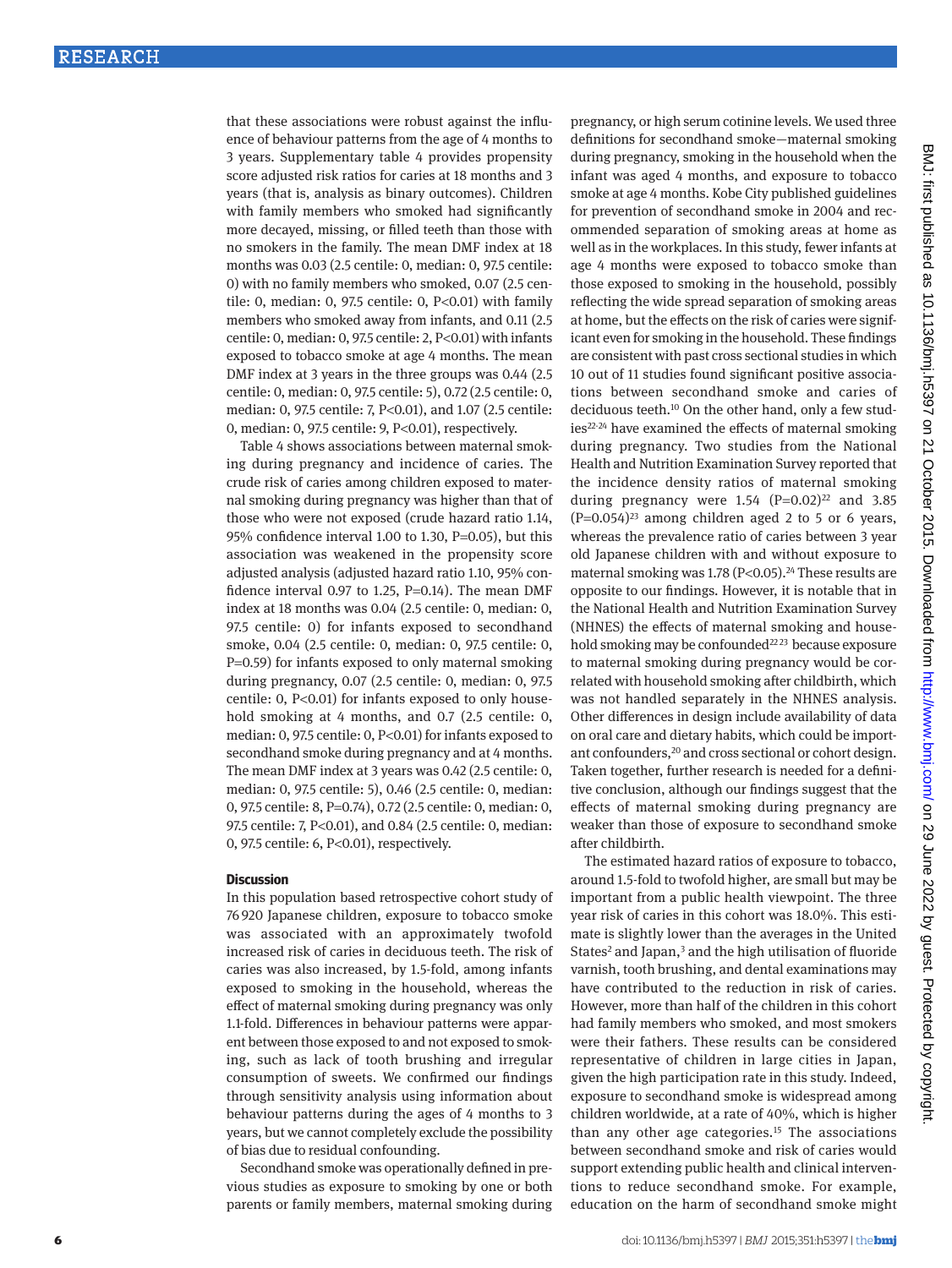| Table 4   Propensity score analysis of maternal smoking during pregnancy and incidence of caries |                                              |                                                                           |         |                                                                          |         |                                                                                      |         |
|--------------------------------------------------------------------------------------------------|----------------------------------------------|---------------------------------------------------------------------------|---------|--------------------------------------------------------------------------|---------|--------------------------------------------------------------------------------------|---------|
|                                                                                                  | Not exposed<br>to secondhand<br>smoke during | <b>Exposed to only maternal</b><br>smoking during<br>pregnancy $(n=2062)$ |         | <b>Exposed to only</b><br>household smoking at<br>4 months ( $n=22060$ ) |         | <b>Exposed to secondhand</b><br>smoke during pregnancy<br>and at 4 months $(n=7055)$ |         |
| <b>Variables</b>                                                                                 | pregnancy and at<br>4 months $(n=22 554)$    | <b>Hazard ratio</b><br>(95% CI)                                           | P value | <b>Hazard ratio</b><br>(95% CI)                                          | P value | <b>Hazard ratio</b><br>(95% CI)                                                      | P value |
| Incidence of any caries (unadjusted) (%):                                                        | 2848 (13.5*)                                 | $290(15.1*)$                                                              |         | $4164(20.2*)$                                                            |         | $1516(23.1*)$                                                                        |         |
| Crude                                                                                            | Ref                                          | 1.14 (1.00 to 1.30)                                                       | 0.05    | 1.60 (1.52 to 1.69)                                                      | < 0.01  | 1.89 (1.77 to 2.02)                                                                  | < 0.01  |
| Propensity score adjusted†                                                                       | Ref                                          | 1.10 (0.97 to 1.25)                                                       | 0.14    | 1.52 (1.44 to 1.60)                                                      | < 0.01  | 1.71 (1.59 to 1.83)                                                                  | < 0.01  |
| Sensitivity analysis‡                                                                            | Ref                                          | 1.16 (0.93 to 1.43)                                                       | 0.18    | 1.75 (1.58 to 1.93)                                                      | < 0.01  | 2.05 (1.82 to 2.30)                                                                  | < 0.01  |
| Sensitivity analysis§                                                                            | Ref                                          | 1.10 (0.97 to 1.26)                                                       | 0.14    | 1.51 (1.43 to 1.59)                                                      | < 0.01  | 1.74 (1.62 to 1.87)                                                                  | < 0.01  |
| Sensitivity analysis¶                                                                            | Ref                                          | 1.04 (0.87 to 1.25)                                                       | 0.65    | 1.30(1.21 to 1.40)                                                       | < 0.01  | $1.46$ (1.32 to 1.62)                                                                | < 0.01  |
| Sensitivity analysis**                                                                           | Ref                                          | 1.09 (0.97 to 1.23)                                                       | 0.16    | 1.46 (1.39 to 1.53)                                                      | < 0.01  | 1.61 (1.51 to 1.72)                                                                  | < 0.01  |
| Incidence of caries in maxillary anterior<br>teeth (unadjusted) (%):                             | $1897(9.1*)$                                 | $178(9.3*)$                                                               |         | 2802 (13.6*)                                                             |         | $976(14.8*)$                                                                         |         |
| Crude                                                                                            | Ref                                          | $1.03$ (0.88 to 1.21)                                                     | 0.67    | 1.58 (1.49 to 1.68)                                                      | < 0.01  | $1.75$ (1.61 to 1.90)                                                                | < 0.01  |
| Propensity score adjusted†                                                                       | Ref                                          | 1.01 (0.86 to 1.18)                                                       | 0.93    | 1.51 $(1.42 \text{ to } 1.61)$                                           | < 0.01  | 1.61 $(1.48 \text{ to } 1.75)$                                                       | < 0.01  |
| Sensitivity analysis‡                                                                            | Ref                                          | 1.15 (0.93 to 1.43)                                                       | 0.19    | 1.75 (1.59 to 1.93)                                                      | < 0.01  | 2.05 (1.82 to 2.31)                                                                  | < 0.01  |
| Sensitivity analysis§                                                                            | Ref                                          | 1.10 (0.97 to 1.26)                                                       | 0.15    | 1.52 (1.44 to 1.60)                                                      | < 0.01  | 1.75 (1.62 to 1.88)                                                                  | < 0.01  |
| Sensitivity analysis¶                                                                            | Ref                                          | 1.04 (0.86 to 1.24)                                                       | 0.70    | 1.31(1.21 to 1.41)                                                       | < 0.01  | 1.46 (1.32 to 1.62)                                                                  | < 0.01  |
| Sensitivity analysis**                                                                           | Ref                                          | 1.01 (0.86 to 1.17)                                                       | 0.94    | 1.48 (1.39 to 1.57)                                                      | < 0.01  | 1.57 (1.45 to 1.70)                                                                  | < 0.01  |
| Incidence of caries in maxillary molars<br>(unadjusted) (%):                                     | 856 (4.1*)                                   | $84(4.4*)$                                                                |         | $1335(6.5*)$                                                             |         | $543(8.3*)$                                                                          |         |
| Crude                                                                                            | Ref                                          | 1.08 (0.86 to 1.36)                                                       | 0.51    | 1.63 (1.49 to 1.78)                                                      | < 0.01  | 2.11 (1.89 to 2.36)                                                                  | < 0.01  |
| Propensity score adjusted†                                                                       | Ref                                          | 1.04 (0.83 to 1.31)                                                       | 0.71    | 1.54 (1.41 to 1.69)                                                      | < 0.01  | 1.91 (1.70 to 2.14)                                                                  | < 0.01  |
| Sensitivity analysis‡                                                                            | Ref                                          | 1.16 $(0.93$ to 1.43)                                                     | 0.19    | 1.75 (1.58 to 1.93)                                                      | < 0.01  | 2.06 (1.82 to 2.32)                                                                  | < 0.01  |
| Sensitivity analysis§                                                                            | Ref                                          | $1.10$ (0.96 to 1.25)                                                     | 0.18    | 1.52 (1.44 to 1.60)                                                      | < 0.01  | $1.75(1.63 \text{ to } 1.88)$                                                        | < 0.01  |
| Sensitivity analysis¶                                                                            | Ref                                          | 1.04 (0.87 to 1.25)                                                       | 0.68    | 1.30 (1.21 to 1.40)                                                      | < 0.01  | 1.46 (1.32 to 1.63)                                                                  | < 0.01  |
| Sensitivity analysis**                                                                           | Ref                                          | $1.04$ $(0.83$ to $1.31)$                                                 | 0.71    | $1.53(1.40 \text{ to } 1.67)$                                            | < 0.01  | 1.87 (1.67 to 2.09)                                                                  | < 0.01  |
| Incidence of caries in mandibular anterior<br>teeth (unadjusted) (%):                            | $182(0.9*)$                                  | $18(0.9^*)$                                                               |         | $307(1.5*)$                                                              |         | $102(1.6*)$                                                                          |         |
| Crude                                                                                            | Ref                                          | 1.09 (0.67 to 1.77)                                                       | 0.74    | 1.73 (1.44 to 2.08)                                                      | < 0.01  | 1.81 $(1.42 \text{ to } 2.31)$                                                       | < 0.01  |
| Propensity score adjusted†                                                                       | Ref                                          | 1.04 (0.64 to 1.68)                                                       | 0.89    | 1.60 (1.33 to 1.93)                                                      | < 0.01  | 1.57 (1.22 to 2.02)                                                                  | < 0.01  |
| Sensitivity analysis‡                                                                            | Ref                                          | 1.15 $(0.93$ to 1.43)                                                     | 0.20    | 1.75 (1.59 to 1.93)                                                      | < 0.01  | $2.07(1.83 \text{ to } 2.33)$                                                        | < 0.01  |
| Sensitivity analysis§                                                                            | Ref                                          | 1.10 (0.96 to 1.26)                                                       | 0.16    | 1.52 (1.44 to 1.60)                                                      | < 0.01  | 1.76 (1.63 to 1.89)                                                                  | < 0.01  |
| Sensitivity analysis¶                                                                            | Ref                                          | 1.04 (0.87 to 1.25)                                                       | 0.68    | 1.30 (1.21 to 1.41)                                                      | < 0.01  | 1.47 (1.33 to 1.64)                                                                  | < 0.01  |
| Sensitivity analysis**                                                                           | Ref                                          | 1.04 (0.64 to 1.68)                                                       | 0.89    | 1.61 (1.33 to 1.94)                                                      | < 0.01  | 1.58 (1.23 to 2.03)                                                                  | < 0.01  |
| Incidence of caries in mandibular molars<br>(unadjusted) (%):                                    | $1289(6.2*)$                                 | $144(7.6*)$                                                               |         | $2132(10.5*)$                                                            |         | $848(13.1*)$                                                                         |         |
| Crude                                                                                            | Ref                                          | 1.24 (1.04 to 1.49)                                                       | 0.02    | 1.77 (1.64 to 1.90)                                                      | < 0.01  | $2.27$ (2.07 to 2.49)                                                                | < 0.01  |
| Propensity score adjusted†                                                                       | Ref                                          | 1.18 (0.99 to 1.41)                                                       | 0.07    | 1.62 (1.50 to 1.74)                                                      | < 0.01  | 1.94 (1.76 to 2.13)                                                                  | < 0.01  |
| Sensitivity analysis‡                                                                            | Ref                                          | 1.15 $(0.93$ to 1.43)                                                     | 0.19    | 1.75 (1.58 to 1.93)                                                      | < 0.01  | $2.06$ (1.83 to 2.32)                                                                | < 0.01  |
| Sensitivity analysis§                                                                            | Ref                                          | 1.10 (0.96 to 1.26)                                                       | 0.16    | 1.52 (1.44 to 1.60)                                                      | < 0.01  | 1.75 (1.63 to 1.89)                                                                  | < 0.01  |
| Sensitivity analysis¶                                                                            | Ref                                          | 1.04 (0.86 to 1.25)                                                       | 0.70    | 1.30(1.21 to 1.40)                                                       | < 0.01  | 1.47 (1.32 to 1.63)                                                                  | < 0.01  |
| Sensitivity analysis**                                                                           | Ref                                          | 1.17 (0.98 to 1.39)                                                       | 0.08    | 1.58 (1.48 to 1.70)                                                      | < 0.01  | 1.86 (1.70 to 2.04)                                                                  | < 0.01  |

\*Estimated by Kaplan-Meier method.

†Adjusted for birth year of child, maternal age, alcohol consumption during pregnancy, smoking status during pregnancy, sex, first birth, multiple birth, pre-eclampsia, anaemia, threatened abortion, gestational weeks, caesarean section, vacuum extraction, nuchal cord, asphyxia, jaundice and transfusion, convulsion, incubator, oxygen inhalation, weight, height, head and chest circumference at birth, weight at 4 months, bottle feeding at 4 months, people involved in child care at 4 months, support by family, friends, or neighbours at 4 months, and mother's mental status at 4 months.

‡Restricted to first born singletons.

§Children with a propensity score below first centile or above 99th centile were excluded.

¶Further adjusted for number of teeth at 9 months, treatment with fluoride varnish at 18 months and 3 years, tooth brushing alone at 18 months and 3 years, tooth brushing by parents at 18 months and 3 years (%), bottle feeding at 4 months and 9 months, baby food at 9 months, age at start of baby food, frequency of sweets at 18 months and 3 years, eating sweets irregularly at 18 months and 3 years, and drinking juice every day at 18 months and 3 years.

\*\*Exponential regression analysis handling time to event data as interval censored.

increase if dentists became aware of the risk of caries due to secondhand smoke as well as tobacco consumption of their clients. However, further investigation is necessary to conclude whether a smoking prevention programme would reduce the risks of caries, since the size of effects of secondhand smoke was not large. Propensity score analysis allowed adjustment for confounders in this study, but residual bias due to unmeasured confounders, although potentially small, cannot be ruled out.

## Limitations of this study

These findings must be interpreted in the context of study limitations. Firstly, information on smoking status was obtained by questionnaires completed by mothers, and biomarkers such as serum cotinine levels were not available in this study. In particular, the prevalence of maternal smoking during pregnancy may be underreported. It is also difficult in an epidemiological study to separate the effects of secondhand smoke from those of third hand smoke—the residual contamination from